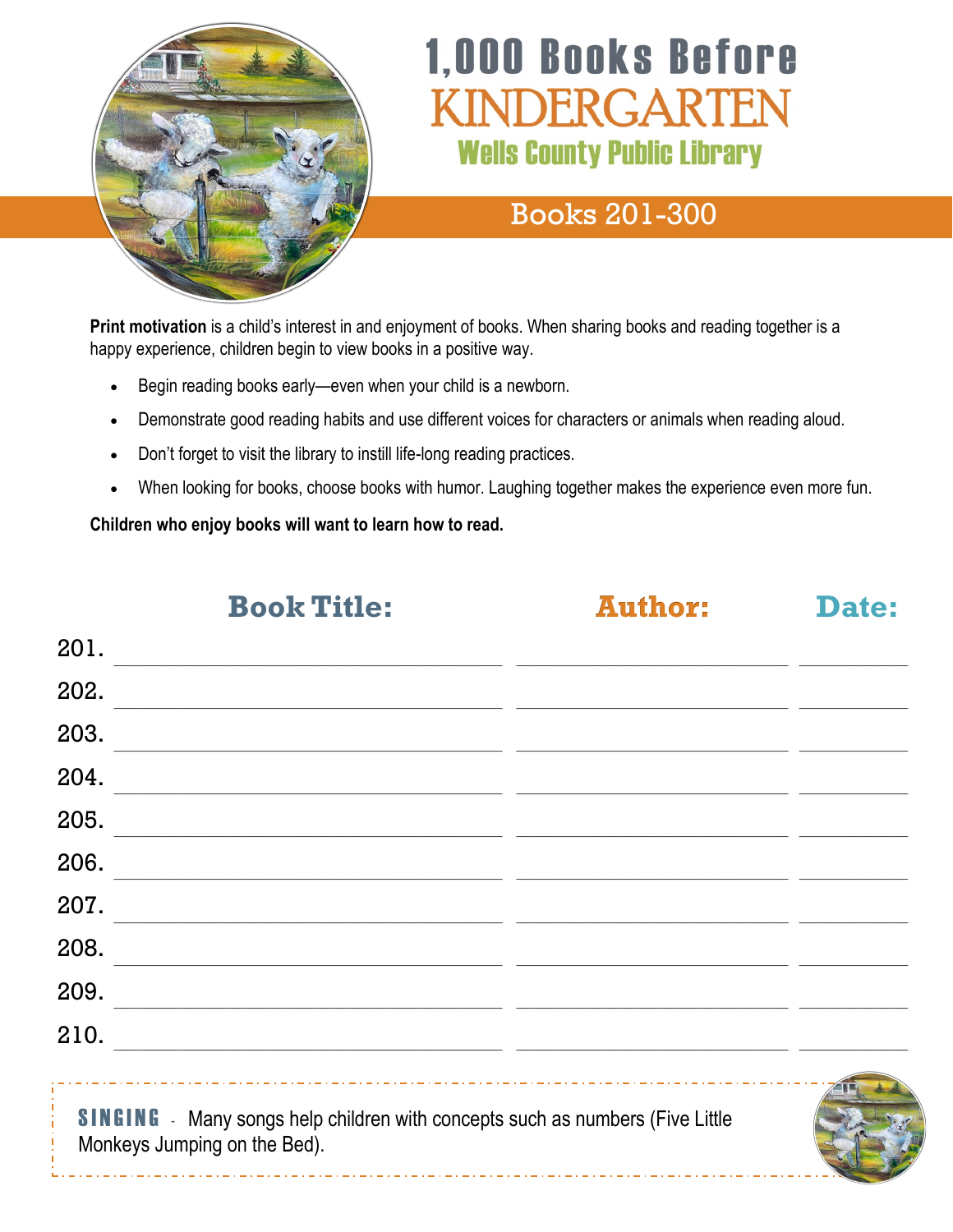**Author:** 

Date:

| 211.<br><u> 1989 - Andrea Barbara, amerikan persoana persoana persoana persoana persoana persoana persoana persoana per</u>  |                                                                                                                                                                                                                                      |                               |
|------------------------------------------------------------------------------------------------------------------------------|--------------------------------------------------------------------------------------------------------------------------------------------------------------------------------------------------------------------------------------|-------------------------------|
| 212.<br><u> 1980 - Johann Stein, mars an deutscher Stein (d. 1980)</u>                                                       |                                                                                                                                                                                                                                      |                               |
| 213.<br><u> 1980 - Jan Barbara, margaret eta biztanleria (h. 1980).</u>                                                      | <u> The Common State State State State State State State State State State State State State State State State State State State State State State State State State State State State State State State State State State State</u> |                               |
| 214.<br><u> 1989 - Jacques Maria de Santa Arabia (m. 1989).</u>                                                              |                                                                                                                                                                                                                                      |                               |
| 215.<br><u> 1989 - Andrea Barbara, amerikan personal di sebagai personal di sebagai personal di sebagai personal di seba</u> |                                                                                                                                                                                                                                      |                               |
| 216.                                                                                                                         |                                                                                                                                                                                                                                      | the company of the company of |
| 217.                                                                                                                         |                                                                                                                                                                                                                                      |                               |
| 218.<br><u> 1989 - Jan James James Sandar (b. 1989)</u>                                                                      |                                                                                                                                                                                                                                      |                               |
| 219.<br><u> 2000 - Andrea San Andrea San Andrea San Andrea San Andrea San Andrea San Andrea San Andrea San Andrea San An</u> |                                                                                                                                                                                                                                      |                               |
| $\begin{array}{c c} \hline \text{220.} & \begin{array}{c} \text{220.} \end{array} \\ \hline \end{array} \end{array}$         |                                                                                                                                                                                                                                      |                               |
| 221.<br>the contract of the contract of the contract of the contract of the contract of                                      |                                                                                                                                                                                                                                      |                               |
| 222.<br><u> 2003 - Andrea San Andrea Andrea Andrea Andrea Andrea Andrea Andrea Andrea Andrea Andrea Andrea Andrea Andrea</u> |                                                                                                                                                                                                                                      |                               |
| 223.                                                                                                                         |                                                                                                                                                                                                                                      |                               |
| 224.<br><u> 1989 - Jan James James James James James James James James James James James James James James James James J</u> |                                                                                                                                                                                                                                      |                               |
| 225.                                                                                                                         |                                                                                                                                                                                                                                      |                               |
| 226.                                                                                                                         |                                                                                                                                                                                                                                      |                               |
| 227.                                                                                                                         |                                                                                                                                                                                                                                      |                               |
| 228.                                                                                                                         |                                                                                                                                                                                                                                      |                               |
| 229.                                                                                                                         |                                                                                                                                                                                                                                      |                               |
| 230.                                                                                                                         |                                                                                                                                                                                                                                      |                               |
| $\sqrt{11}$                                                                                                                  |                                                                                                                                                                                                                                      |                               |



TALKING - When talking with your child about books, allow them time to process your question and formulate a response.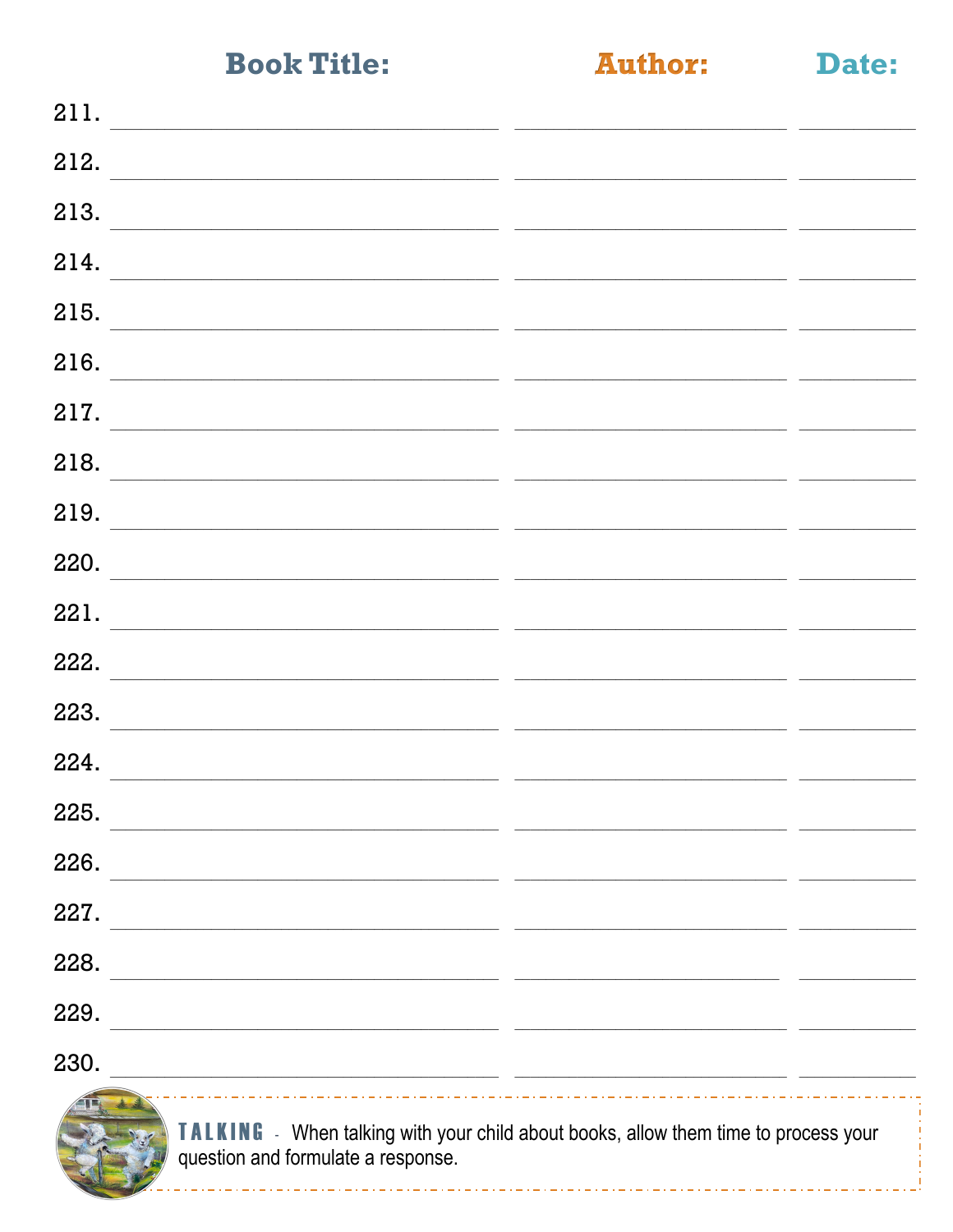**Author:** 

Date:

| 231.                                                                                                                                                                                                                              |  |
|-----------------------------------------------------------------------------------------------------------------------------------------------------------------------------------------------------------------------------------|--|
| 232.                                                                                                                                                                                                                              |  |
| 233.                                                                                                                                                                                                                              |  |
| 234.                                                                                                                                                                                                                              |  |
| 235.                                                                                                                                                                                                                              |  |
| 236.                                                                                                                                                                                                                              |  |
| 237.                                                                                                                                                                                                                              |  |
| 238.                                                                                                                                                                                                                              |  |
| 239.                                                                                                                                                                                                                              |  |
| 240.                                                                                                                                                                                                                              |  |
| 241.                                                                                                                                                                                                                              |  |
| 242.                                                                                                                                                                                                                              |  |
| 243.                                                                                                                                                                                                                              |  |
| 244.                                                                                                                                                                                                                              |  |
| 245.                                                                                                                                                                                                                              |  |
| 246.<br>the control of the control of the control of the control of the control of the control of                                                                                                                                 |  |
| 247.                                                                                                                                                                                                                              |  |
| 248.                                                                                                                                                                                                                              |  |
| 249.<br><u> 1980 - Paris Alexandria, prima esperanto-prima esperanto-prima esperanto-prima esperanto-prima esperanto-pri</u>                                                                                                      |  |
| 250.<br><u> 1989 - Johann John Stone, mars and de format de la propinsion de la propinsion de la propinsion de la propinsi</u>                                                                                                    |  |
| <b>READING</b> - Think about something that interests your child. Trucks? Ask a librarian to help<br>you find a truck book your child will enjoy. Share it together; name and talk about the different<br>trucks in the pictures. |  |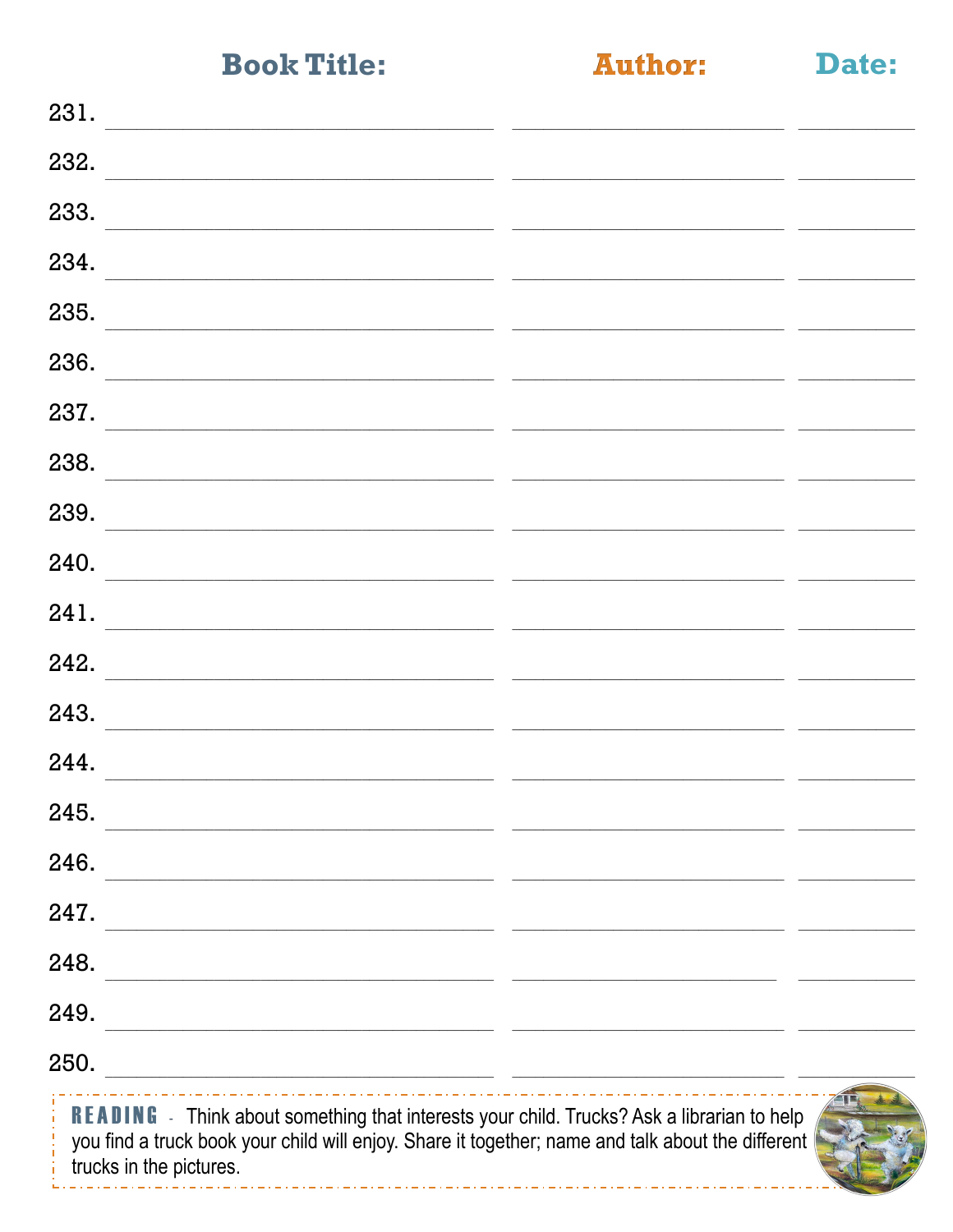**Author:** 

Date:

| 251.                                                                                              |                                                                                 |  |
|---------------------------------------------------------------------------------------------------|---------------------------------------------------------------------------------|--|
| 252.                                                                                              |                                                                                 |  |
| 253.                                                                                              |                                                                                 |  |
| 254.                                                                                              |                                                                                 |  |
| 255.                                                                                              |                                                                                 |  |
| 256.<br>the control of the control of the control of the control of the control of the control of |                                                                                 |  |
| 257.                                                                                              |                                                                                 |  |
| 258.                                                                                              |                                                                                 |  |
| 259.                                                                                              |                                                                                 |  |
| 260.                                                                                              |                                                                                 |  |
| 261.                                                                                              |                                                                                 |  |
| 262.                                                                                              |                                                                                 |  |
| 263.                                                                                              |                                                                                 |  |
| 264.                                                                                              | $\sim$                                                                          |  |
| 265.                                                                                              |                                                                                 |  |
| 266.                                                                                              |                                                                                 |  |
| 267.                                                                                              |                                                                                 |  |
| 268.                                                                                              |                                                                                 |  |
| 269.                                                                                              |                                                                                 |  |
| 270.<br><u> 1989 - Johann Stein, mars and de Brandenburg (b. 1989)</u>                            |                                                                                 |  |
| WRITING<br>say to you.                                                                            | - Have children draw pictures for their own story and then write down what they |  |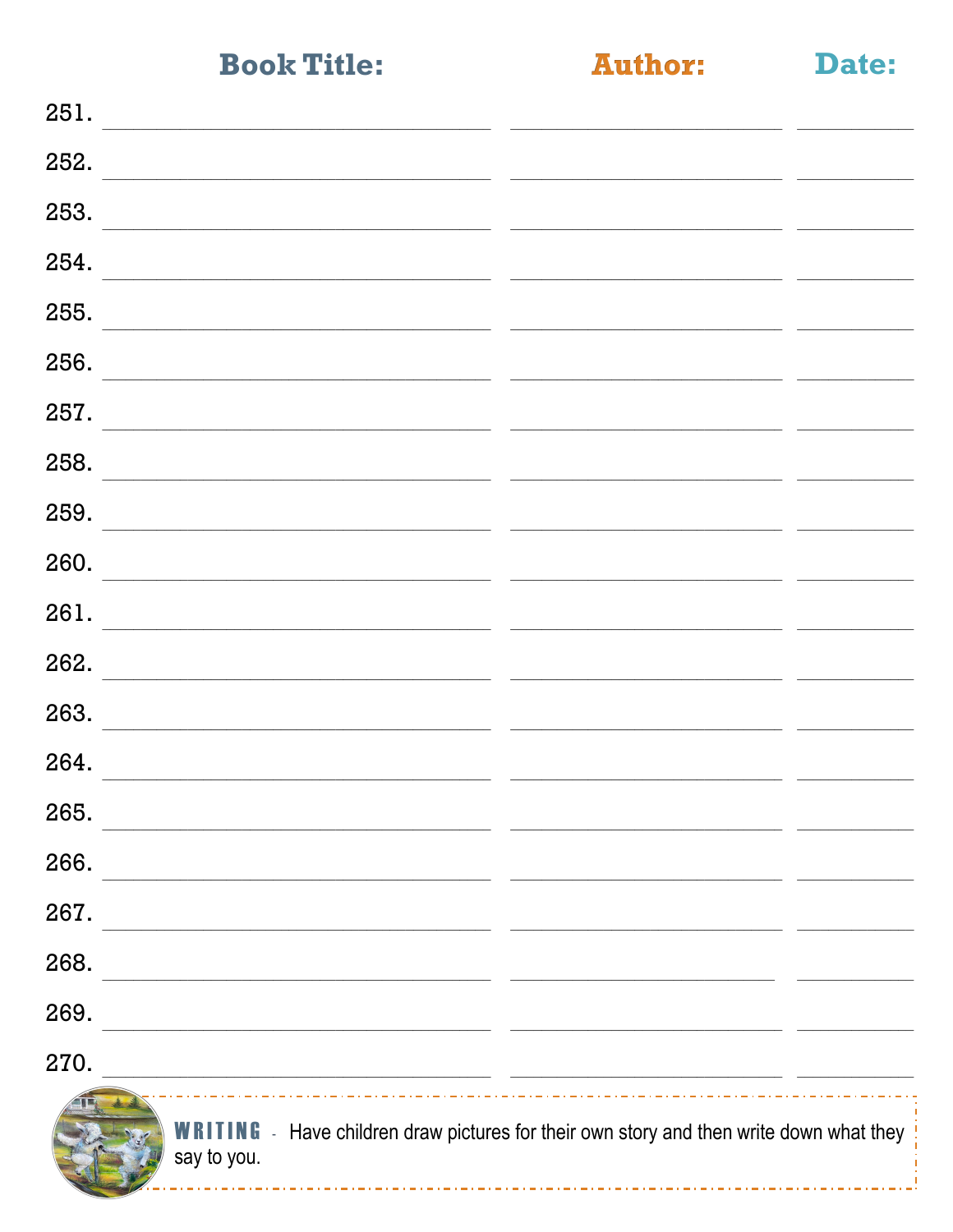\_ . \_ . \_ . \_ . \_ . \_ . \_ . \_ . \_ .

**Author:** 

Date:

| 271.                                                                                                                                                |  |
|-----------------------------------------------------------------------------------------------------------------------------------------------------|--|
| 272.                                                                                                                                                |  |
| 273.                                                                                                                                                |  |
| 274.                                                                                                                                                |  |
| 275.<br><u> 1989 - Johann John Stone, mension berkenaar (h. 1989).</u>                                                                              |  |
| 276.                                                                                                                                                |  |
| 277.                                                                                                                                                |  |
| 278.<br><u> 1989 - Johann John Stone, markin film yn y brening yn y brening yn y brening yn y brening yn y brening y breni</u>                      |  |
| 279.                                                                                                                                                |  |
| 280.                                                                                                                                                |  |
| 281.<br><u> 1989 - Johann Stoff, fransk politik (f. 1989)</u>                                                                                       |  |
| 282.                                                                                                                                                |  |
| 283.                                                                                                                                                |  |
| 284.<br><u> 1989 - Johann Harry Harry Harry Harry Harry Harry Harry Harry Harry Harry Harry Harry Harry Harry Harry Harry</u>                       |  |
| 285.                                                                                                                                                |  |
| 286.                                                                                                                                                |  |
| 287.                                                                                                                                                |  |
| 288.<br><u> 1989 - Johann Harry Harry Harry Harry Harry Harry Harry Harry Harry Harry Harry Harry Harry Harry Harry Harry</u>                       |  |
| 289.<br><u> 1989 - Johann John Stone, markin film yn y brening yn y brening yn y brening yn y brening yn y brening yn y b</u>                       |  |
| 290.<br><u> 2000 - Andrea State Barbara, amerikan personal di personal dengan personal di personal dengan personal di pe</u>                        |  |
| <b>PLAYING</b> - Provide toys that can represent the characters in a favorite book to act out<br>that book or extend the story in imaginative play. |  |